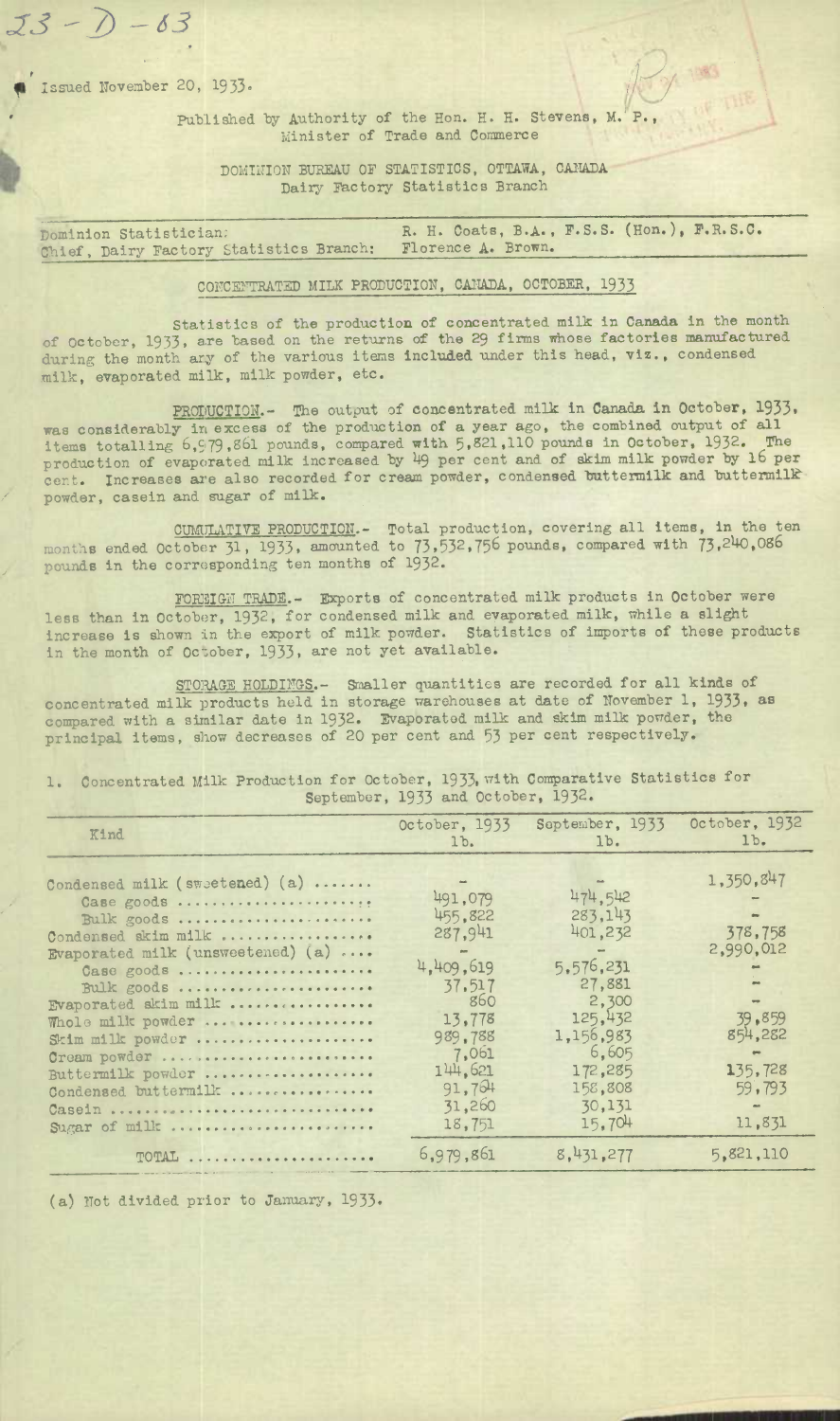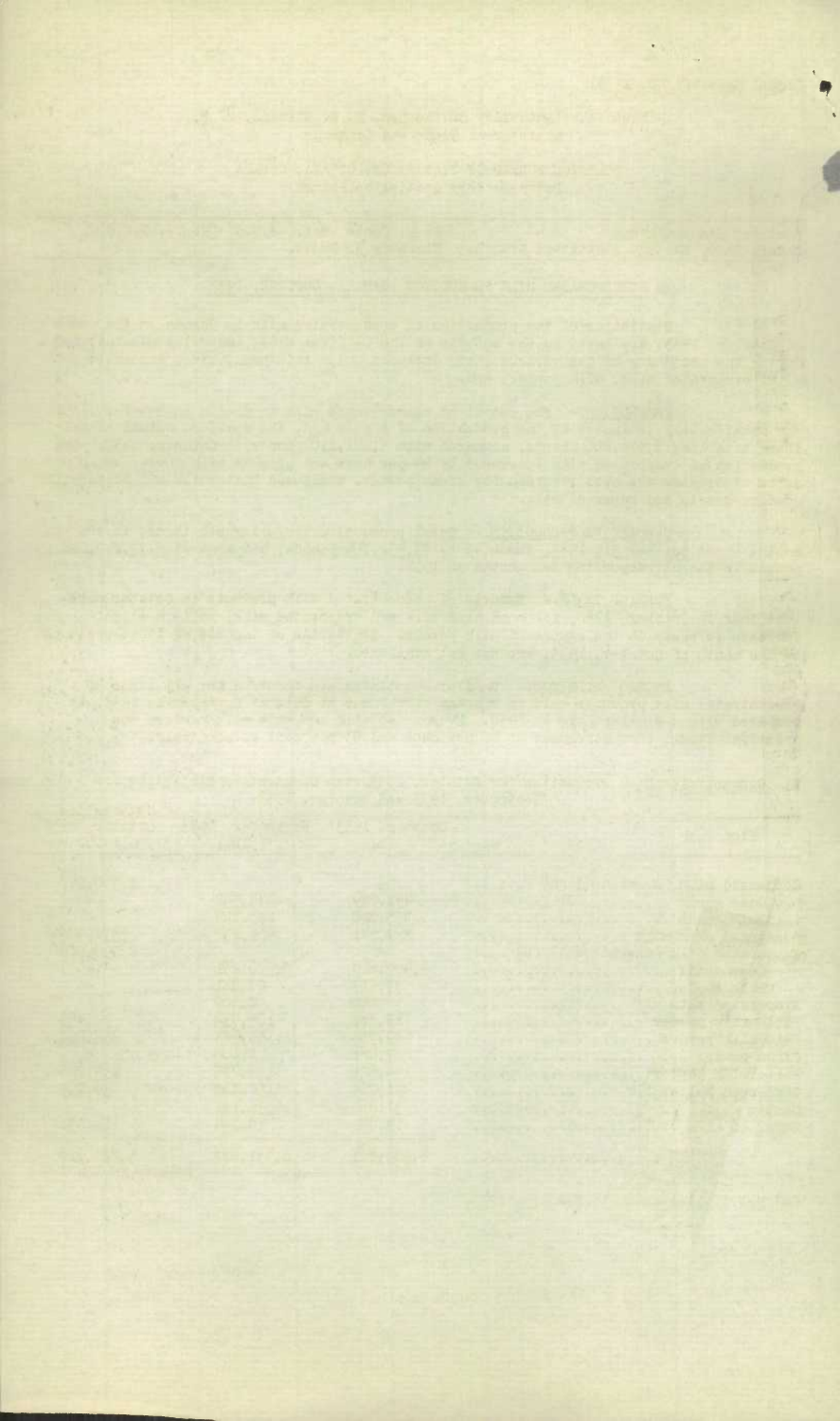$-2-$ 

Cumulative Production of Concentrated Milt for the ten months ended October 31, 1933, with Comparative Statistics for the ten months ended October 31, 1932.

| Kind                 | Ten months ended October 31. |                |
|----------------------|------------------------------|----------------|
|                      | 1933                         | 1932           |
|                      | 1 <sub>b.</sub>              | 1 <sub>b</sub> |
| Condensed milk       |                              |                |
| Case goods           |                              | 11,559,307     |
| Bulk goods           | 4,904.624                    |                |
| Condensed skim milk  | 3,229,911                    |                |
| Evaporated milk      | 3, 643, 267                  | 4,344,203      |
|                      |                              |                |
| Case goods           | 45,536,388                   | 43,286,596     |
| Bulk goods           | 442,965                      |                |
| Evaporated skim milk |                              |                |
| Whole milk powder    | 26.632                       | 17,620         |
| Skim milk powder     | 1,193,169                    | 975,378        |
| Cream powder         | 11,400,592                   | 10,632,258     |
|                      | 29,644                       |                |
| Buttermilk powder    | 1,745,802                    | 25,236         |
| Condensed buttermilk | 944.708                      | 1,664.847      |
| Casein               |                              | 433.557        |
| Sugar of milk        | 374,989                      | 213,073        |
|                      | 60.065                       | 88,011         |
| TOTAL                | 73,532,756                   |                |
|                      |                              | 73,240,086     |

3. Production by Months of Condensed Milk, Evaporated Milk and Skim Milk Powder for the period January to October, 1933.

|                                                                                                       | Case goods<br>1 <sub>b</sub>                                                                               | Condensed Milk<br>Bulk goods<br>1 <sub>b</sub>                                                             | Case goods<br>1 <sub>b</sub>                                                                                                   | Evaporated Milk<br>Bulk goods                                                                            | Skim Milk<br>Powder                                                                                                           |
|-------------------------------------------------------------------------------------------------------|------------------------------------------------------------------------------------------------------------|------------------------------------------------------------------------------------------------------------|--------------------------------------------------------------------------------------------------------------------------------|----------------------------------------------------------------------------------------------------------|-------------------------------------------------------------------------------------------------------------------------------|
| January<br><b>February</b><br>March<br>April<br>May<br>June<br>July<br>August<br>September<br>October | 505,665<br>517,275<br>387,466<br>619,860<br>537,292<br>319,704<br>552,353<br>499,388<br>474,542<br>491,079 | 345,843<br>459,224<br>572,618<br>164,429<br>231,156<br>248,782<br>225,707<br>243,187<br>283,143<br>455,822 | 2,012,143<br>1,559,513<br>2,651,054<br>4,770,108<br>6,579,961<br>7,182,093<br>5,328,735<br>5,466,931<br>5,576,231<br>4,409,619 | 1b.<br>25,588<br>23,522<br>52,773<br>27,255<br>119,386<br>73,146<br>29,252<br>26,645<br>27,881<br>37,517 | 1b.<br>790,633<br>742,993<br>878,344<br>1,053,177<br>1,445,091<br>1,827,785<br>1,235,035<br>1,280,763<br>1,156,983<br>989.788 |

Imports and Exports of Concentrated Milk Products, October, 1933, with Comparative<br>Statistics for September, 1933 and October, 1932. (a) 4.

|                                   |                        | Quantity Imported       |             |                              |                           |                           |
|-----------------------------------|------------------------|-------------------------|-------------|------------------------------|---------------------------|---------------------------|
| Kind                              | October                | September<br>October    |             | Quantity Exported<br>Cetober |                           |                           |
|                                   | 1933<br>1 <sub>b</sub> | 1933<br>1b <sub>o</sub> | 1932<br>1b. | 1933                         | September<br>1933         | October<br>1932           |
| Condensed milk<br>Evaporated milk | (b)<br>$\mathbf{b}$    | 1,232                   | 192         | 1 <sub>b</sub><br>251,200    | 1 <sub>b</sub><br>151,600 | $1b_{\bullet}$<br>949.500 |
| Milk powder<br>Casein             | $\mathbf b$<br>b.      | 10,602<br>11,635        | 21,954      | 1,180,000<br>466,200         | 1,990,900<br>53.500       | 1,784,500<br>430,600      |

Concentrated Milk Products in Cold Storage Warehouses, November 1, 1933 with<br>Comparative Statistics for October 1, 1933 and November 1, 1932. (c)  $5-$ 

| Kind                | November 1, 1933 | October 1, 1933 | November 1, 1932 |  |
|---------------------|------------------|-----------------|------------------|--|
|                     | 1 <sub>b</sub>   | 1 <sub>b</sub>  | 1 <sub>b</sub>   |  |
| Condensed milk      | 617.654          | 527.460         | 794,445          |  |
| Condensed skim milk | 121,626          | 358,221         | 296,045          |  |
| Evaporated milk     | 9,335,087        | 9,411,314       | 11,730,707       |  |
| Whole milk powder   | 711,295          | 786,232         | 1,083,902        |  |
| Skim milk powder    | 1,337.855        | 1,130,974       | 2,853,632        |  |
| Cream powder        | 11,238           | 13,037          | 20,790           |  |
| Casein              | 59,731           | 54,081          | 305,737          |  |

(a) External Trade Report - "Imports and Exports of Milk and its Products and Eggs".<br>(b) Not yet available.

(c) Agricultural Branch - "Cold Storage Holdings in Canada".

 $2.$